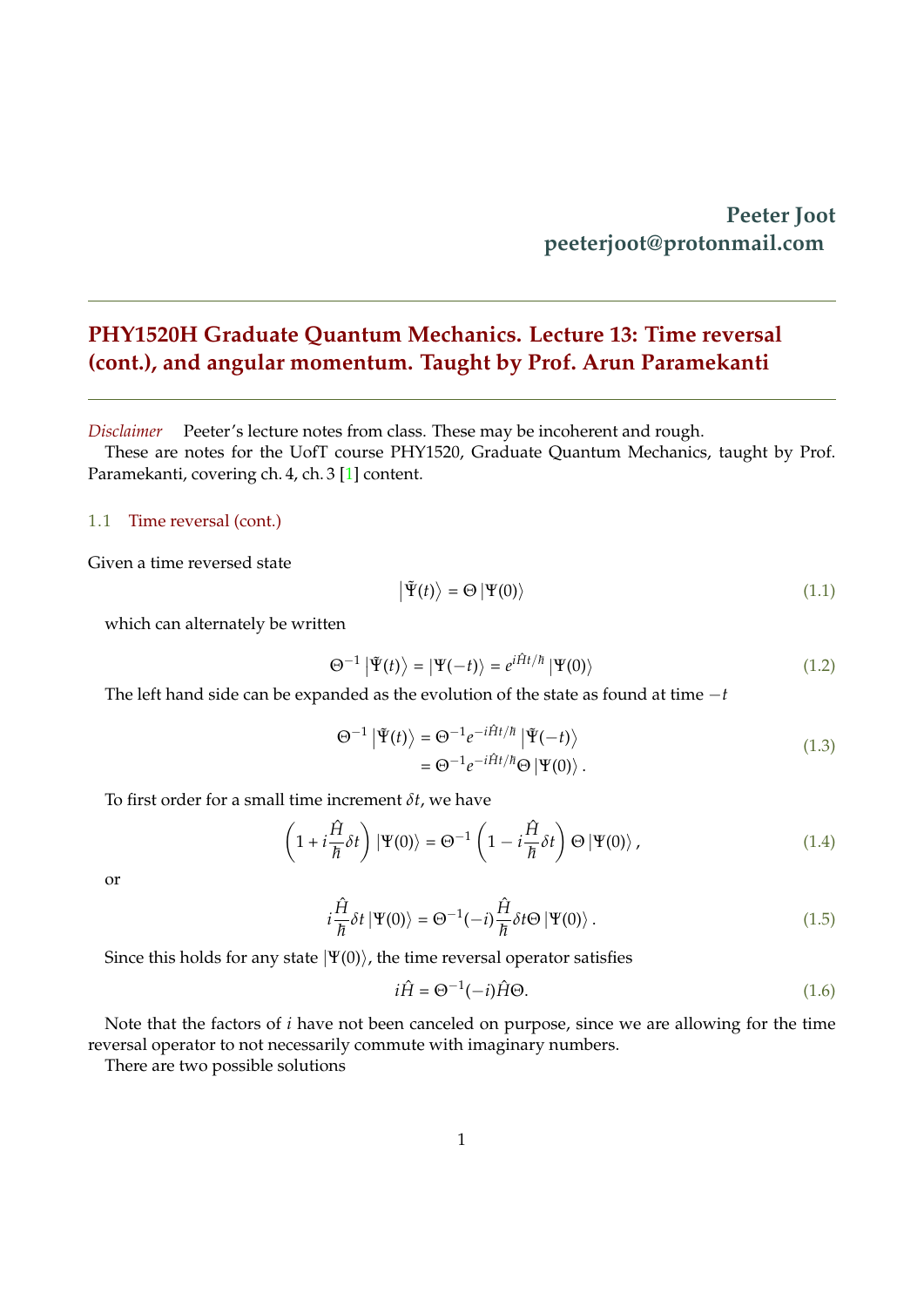• If  $\Theta$  is unitary where  $\Theta$ *i* = *i* $\Theta$ *,* then

$$
\hat{H} = -\Theta^{-1}\hat{H}\Theta,\tag{1.7}
$$

or

$$
\Theta \hat{H} = -\hat{H} \Theta. \tag{1.8}
$$

Consider the implications of this on energy eigenstates

$$
\hat{H} | \Psi_n \rangle = E_n | \Psi_n \rangle , \qquad (1.9)
$$

$$
\Theta \hat{H} | \Psi_n \rangle = E_n \Theta | \Psi_n \rangle , \qquad (1.10)
$$

but

$$
-\hat{H}\Theta \left|\Psi_n\right\rangle = E_n \Theta \left|\Psi_n\right\rangle,\tag{1.11}
$$

or

$$
\hat{H}(\Theta | \Psi_n \rangle) = -E_n(\Theta | \Psi_n \rangle). \tag{1.12}
$$

This would mean that  $(\Theta | \Psi_n)$  is an eigenket of  $\hat{H}$ , but with a negative energy eigenvalue.

•  $\Theta$  is antiunitary, where  $\Theta$ *i* =  $-i\Theta$ .

This time

$$
i\hat{H} = i\Theta^{-1}\hat{H}\Theta,
$$
\n(1.13)

so

$$
\Theta \hat{H} = \hat{H} \Theta. \tag{1.14}
$$

Acting on an energy eigenket, we've got

$$
\Theta \hat{H} | \Psi_n \rangle = E_n \left( \Theta | \Psi_n \rangle \right), \tag{1.15}
$$

and

$$
\left(\hat{H}\Theta\right)\left|\Psi_{n}\right\rangle = \hat{H}\left(\Theta\left|\Psi_{n}\right\rangle\right),\tag{1.16}
$$

so  $\Theta | \Psi_n \rangle$  is an eigenstate with energy  $E_n$ .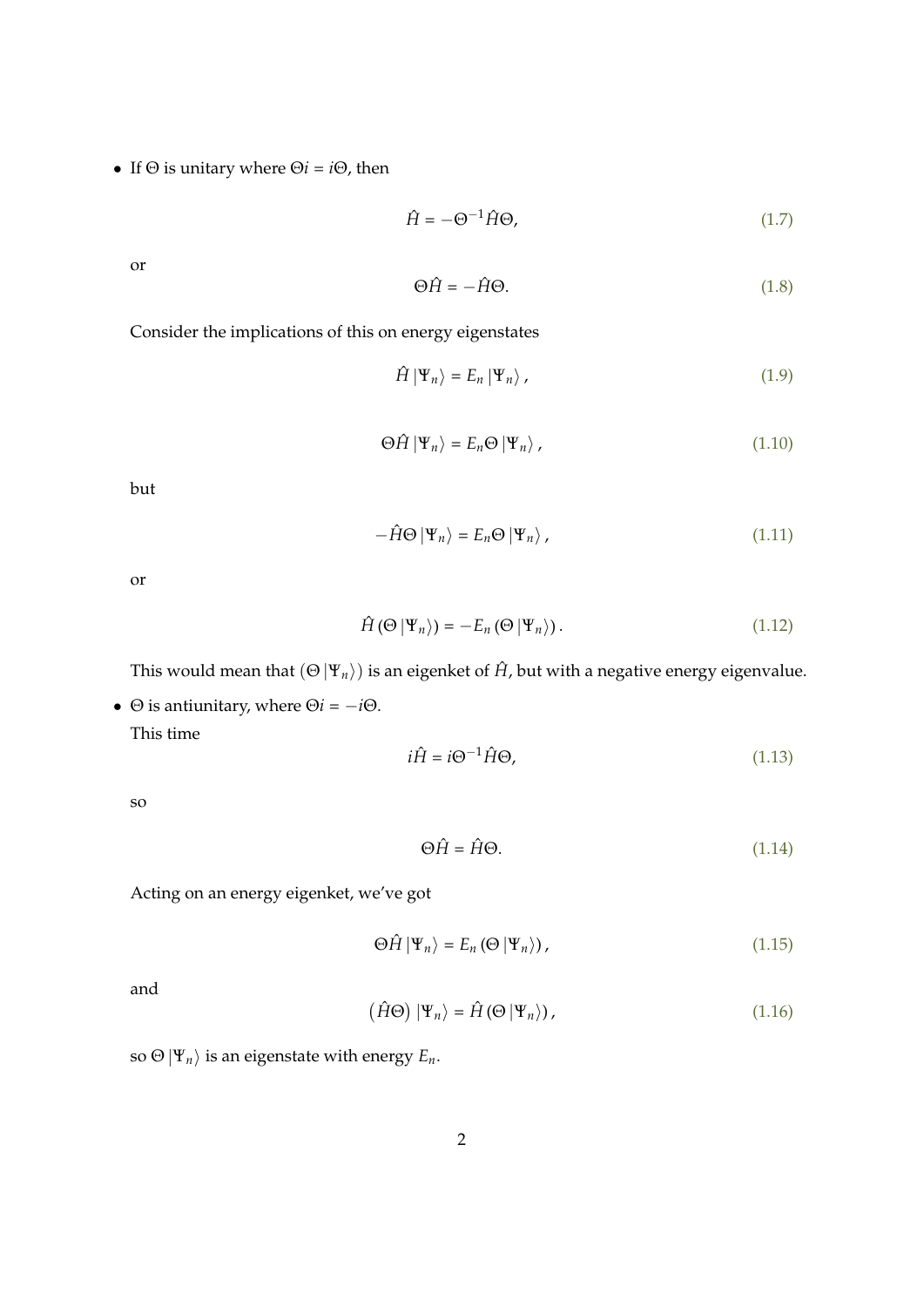*What properties do we expect from* Θ*?* We expect

$$
\hat{x} \to \hat{x} \n\hat{p} \to -\hat{p} \n\hat{L} \to -\hat{L}
$$
\n(1.17)

where we have a sign flip in the time dependent momentum operator (and therefore angular momentum), but not for position. If we have

$$
\Theta^{-1}\hat{x}\Theta = \hat{x},\tag{1.18}
$$

if that's true, then how about the momentum operator in the position basis

$$
\Theta^{-1}\hat{p}\Theta = \Theta^{-1}\left(-i\hbar\frac{\partial}{\partial x}\right)\Theta
$$
  

$$
= \Theta^{-1}\left(-i\hbar\right)\Theta\frac{\partial}{\partial x}
$$
  

$$
= i\hbar\Theta^{-1}\Theta\frac{\partial}{\partial x}
$$
  

$$
= -\hat{p}.
$$
 (1.19)

How about the *x*, *p* commutator? For that we have

$$
\Theta^{-1} \left[ \hat{x}, \hat{p} \right] \Theta = \Theta^{-1} (i\hbar) \Theta
$$
  
=  $-i\hbar \Theta^{-1} \Theta$   
=  $- \left[ \hat{x}, \hat{p} \right].$  (1.20)

For the the angular momentum operators

$$
\hat{L}_i = \epsilon_{ijk}\hat{r}_j\hat{p}_k,\tag{1.21}
$$

the time reversal operator should flip the sign due to its action on  $\hat{p}_k$ .

*Time reversal acting on spin 1/2 (Fermions). Attempt I.* Consider two spin states  $|\uparrow\rangle$ ,  $|\downarrow\rangle$ . What should the action of the time reversal operator on such a state be? Let's (incorrectly) start by supposing that the time reversal operator effects are

$$
\Theta \mid \uparrow \rangle \stackrel{?}{=} \mid \downarrow \rangle
$$
  
\n
$$
\Theta \mid \downarrow \rangle \stackrel{?}{=} \mid \uparrow \rangle.
$$
 (1.22)

Given a general state so that if

$$
|\Psi\rangle = a |\uparrow\rangle + b |\downarrow\rangle, \qquad (1.23)
$$

the action of the time reversal operator would be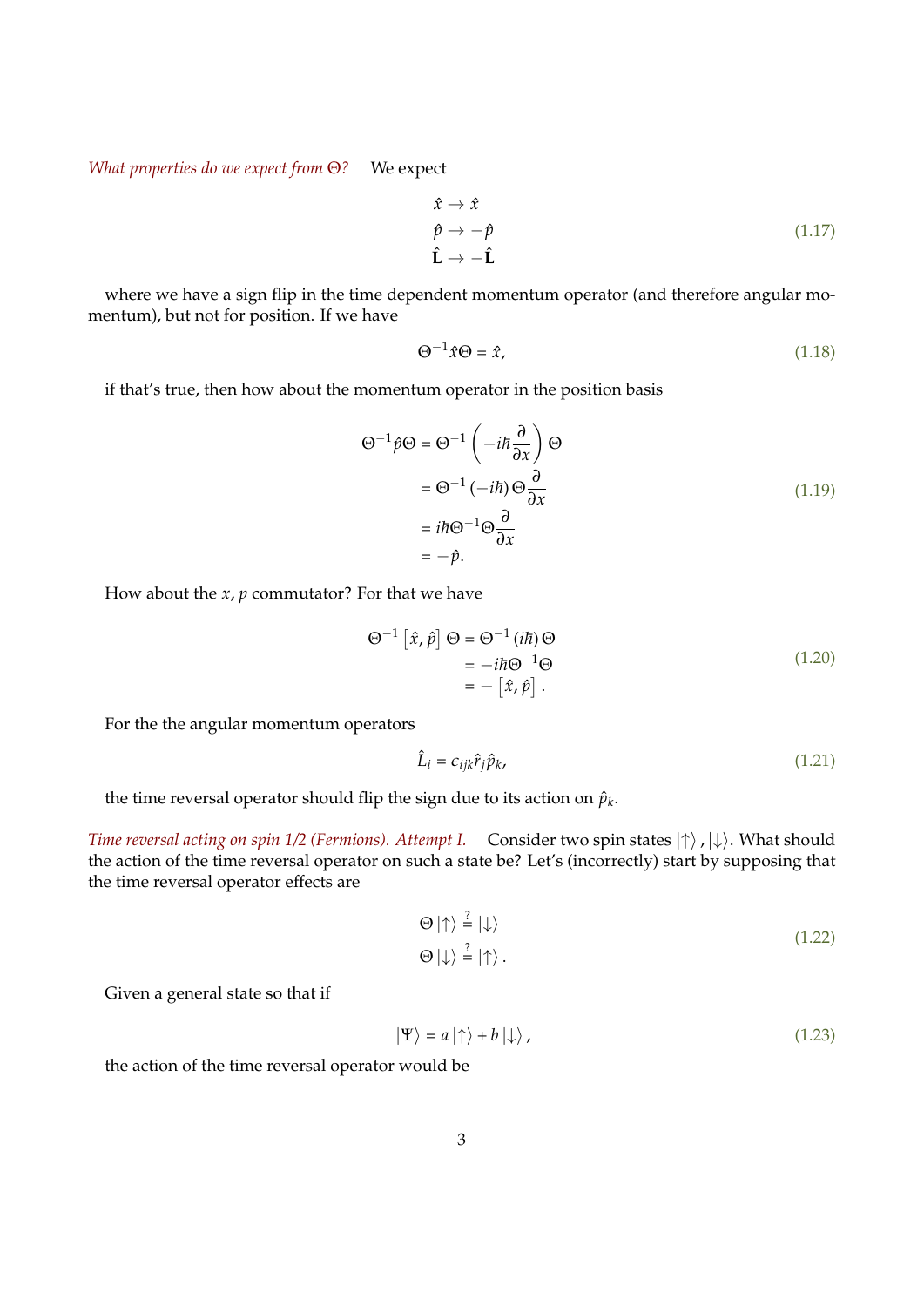$$
\Theta \left| \Psi \right\rangle = a^* \left| \downarrow \right\rangle + b^* \left| \uparrow \right\rangle. \tag{1.24}
$$

That action is:

$$
a \to b^*
$$
  
\n
$$
b \to a^*
$$
\n
$$
(1.25)
$$

Let's consider whether or not such an action a spin operator with properties

$$
\left[\hat{S}_i, \hat{S}_j\right] = i\epsilon_{ijk}\hat{S}_k. \tag{1.26}
$$

produce the desired inversion of sign

$$
\Theta^{-1}\hat{S}_i\Theta = -\hat{S}_i. \tag{1.27}
$$

The expectations of the spin operators (without any application of time reversal) are

$$
\langle \Psi | \hat{S}_x | \Psi \rangle = \frac{\hbar}{2} (a^* \langle \uparrow | + b^* \langle \downarrow |) \sigma_x (a | \uparrow \rangle + b | \downarrow \rangle)
$$
  
=  $\frac{\hbar}{2} (a^* \langle \uparrow | + b^* \langle \downarrow |) (a | \downarrow \rangle + b | \uparrow \rangle)$   
=  $\frac{\hbar}{2} (a^* b + b^* a),$  (1.28)

$$
\langle \Psi | \hat{S}_y | \Psi \rangle = \frac{\hbar}{2} (a^* \langle \uparrow | + b^* \langle \downarrow |) \sigma_y (a | \uparrow \rangle + b | \downarrow \rangle)
$$
  
=  $\frac{i\hbar}{2} (a^* \langle \uparrow | + b^* \langle \downarrow |) (a | \downarrow \rangle - b | \uparrow \rangle)$   
=  $\frac{\hbar}{2i} (a^* b - b^* a),$  (1.29)

$$
\langle \Psi | \hat{S}_z | \Psi \rangle = \frac{\hbar}{2} (a^* \langle \uparrow | + b^* \langle \downarrow |) \sigma_z (a | \uparrow \rangle - b | \downarrow \rangle)
$$
  
=  $\frac{\hbar}{2} (|a|^2 - |b|^2)$  (1.30)

The time reversed actions are

$$
\langle \Psi | \Theta^{-1} \hat{S}_x \Theta | \Psi \rangle = \frac{\hbar}{2} (a^* \langle \downarrow | + b^* \langle \uparrow |) \sigma_x (a | \downarrow \rangle + b | \uparrow \rangle)
$$
  

$$
= \frac{\hbar}{2} (a^* \langle \downarrow | + b^* \langle \uparrow |) (a | \uparrow \rangle + b | \downarrow \rangle)
$$
  

$$
= \frac{\hbar}{2} (a^* b + b^* a), \qquad (1.31)
$$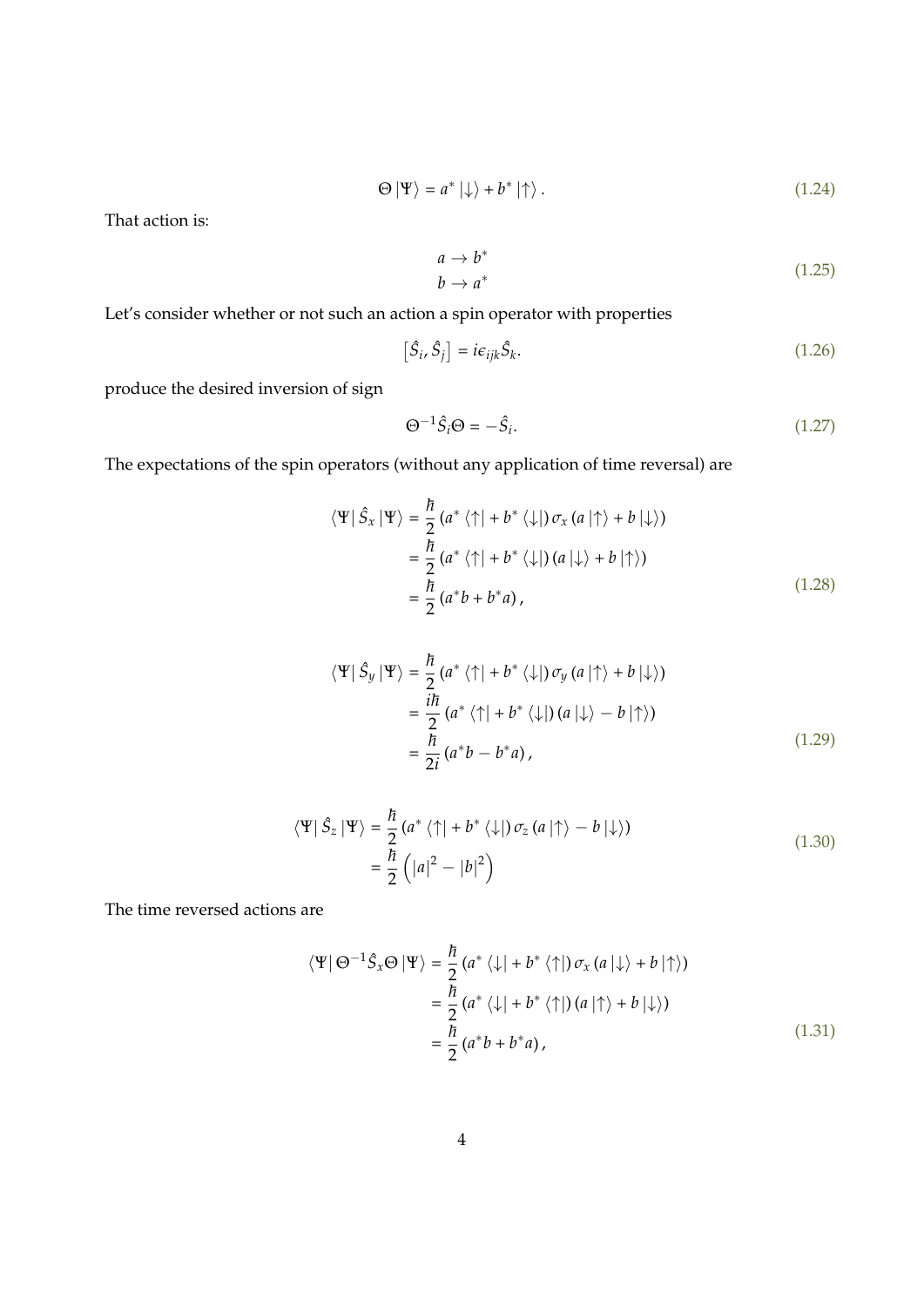$$
\langle \Psi | \Theta^{-1} \hat{S}_y \Theta | \Psi \rangle = \frac{\hbar}{2} (a^* \langle \downarrow | + b^* \langle \uparrow |) \sigma_y (a | \downarrow \rangle + b | \uparrow \rangle)
$$
  

$$
= \frac{i\hbar}{2} (a^* \langle \downarrow | + b^* \langle \uparrow |) (-a | \uparrow \rangle + b | \downarrow \rangle)
$$
  

$$
= \frac{\hbar}{2i} (-a^* b + b^* a), \qquad (1.32)
$$

$$
\langle \Psi | \Theta^{-1} \hat{S}_z \Theta | \Psi \rangle = \frac{\hbar}{2} (a^* \langle \downarrow | + b^* \langle \uparrow |) \sigma_z (a | \downarrow \rangle + b | \uparrow \rangle)
$$
  
=  $\frac{\hbar}{2} (a^* \langle \downarrow | + b^* \langle \uparrow |) (-a | \downarrow \rangle + b | \uparrow \rangle)$   
=  $\frac{\hbar}{2} (-|a|^2 + |b|^2)$  (1.33)

We see that this is not right, because the sign for the x component has not been flipped.

*Spin 1/2 (Fermions). Attempt II.* Again assuming

$$
|\Psi\rangle = a |\uparrow\rangle + b |\downarrow\rangle, \qquad (1.34)
$$

now try the action

$$
\Theta \left| \Psi \right\rangle = a^* \left| \downarrow \right\rangle - b^* \left| \uparrow \right\rangle. \tag{1.35}
$$

This is the action:

$$
a \to -b^* b \to a^* \tag{1.36}
$$

The correct action of time reversal on the basis states (up to a phase choice) is

$$
\Theta \mid \uparrow \rangle = \mid \downarrow \rangle
$$
  
\n
$$
\Theta \mid \downarrow \rangle = - \mid \uparrow \rangle
$$
 (1.37)

Note that acting the time reversal operator twice has the effects

$$
\Theta^2 \mid \uparrow \rangle = \Theta \mid \downarrow \rangle
$$
  
= - \mid \uparrow \rangle (1.38)

$$
\Theta^2 \left| \downarrow \right\rangle = \Theta(- \left| \uparrow \right\rangle) \n= - \left| \uparrow \right\rangle.
$$
\n(1.39)

We end up with the same state we started with, but with the opposite sign. This means that as an operator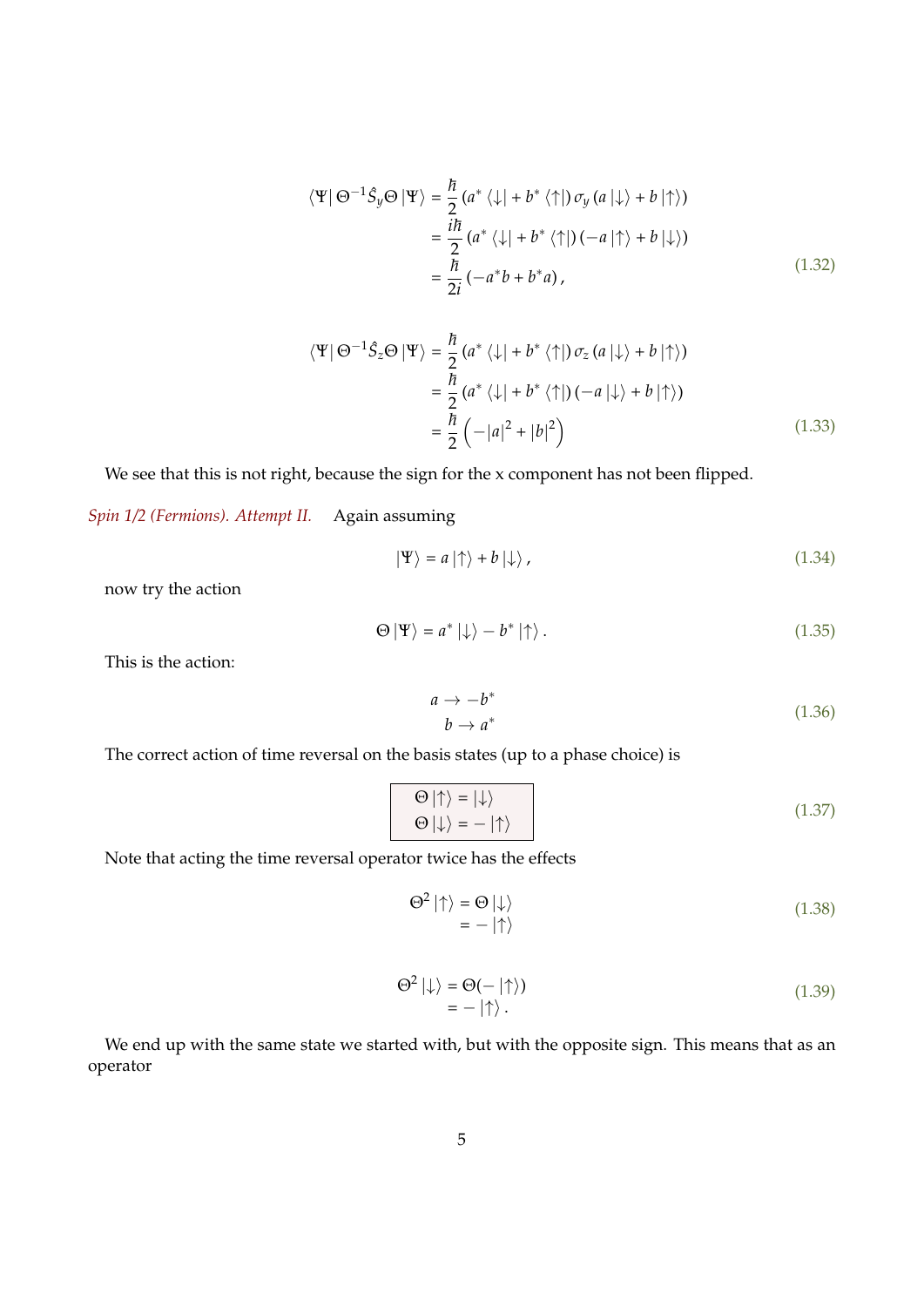$$
\Theta^2 = -1.\tag{1.40}
$$

This is try for half integer particles (Fermions)  $S = 1/2, 3/2, 5/2, \cdots$ , but for Bosons with integer spin *S*.

$$
\Theta^2 = 1.\tag{1.41}
$$

*Kramer's degeneracy for Spin 1/2 (Fermions)* Suppose we imagine there is state for which the action of the time reversal operator products the same state, just different in phase

$$
\Theta \left| \Psi_n \right\rangle = \left| \tilde{\Psi}_n \right\rangle = e^{i\delta} \left| \tilde{\Psi}_n \right\rangle, \tag{1.42}
$$

then

$$
\Theta^2 | \Psi_n \rangle = \Theta e^{i\delta} | \tilde{\Psi}_n \rangle \n= e^{i\delta} e^{i\delta} | \tilde{\Psi}_n \rangle ,
$$
\n(1.43)

but

$$
\Theta e^{i\delta} | \tilde{\Psi}_n \rangle = e^{-i\delta} \Theta | \tilde{\Psi}_n \rangle
$$
  
=  $e^{-i\delta} e^{i\delta} | \tilde{\Psi}_n \rangle$   
=  $| \tilde{\Psi}_n \rangle$   
 $\neq - | \tilde{\Psi}_n \rangle$ . (1.44)

This is a contradiction, so we must have at least a two-fold degeneracy. This is called Kramer's degeneracy. In the homework we will show that this is not the case for integer spin particles.

#### 1.2 Angular momentum

In classical mechanics the (orbital) angular momentum is

$$
\mathbf{L} = \mathbf{r} \times \mathbf{p}.\tag{1.45}
$$

Here "orbital" is to distinguish from spin angular momentum. In quantum mechanics, the mapping to operators, in component form, is

$$
\hat{L}_i = \epsilon_{ijk}\hat{r}_j\hat{p}_k. \tag{1.46}
$$

These operators do not commute

$$
\left[\hat{L}_i, \hat{L}_j\right] = i\hbar \epsilon_{ijk} \hat{L}_k. \tag{1.47}
$$

which means that we can't simultaneously determine  $\hat{L}_i$  for all *i*. Aside: In quantum mechanics, we define an operator  $\hat{V}$  to be a vector operator if

$$
\left[\hat{L}_i, \hat{V}_j\right] = i\hbar \epsilon_{ijk} \hat{V}_k. \tag{1.48}
$$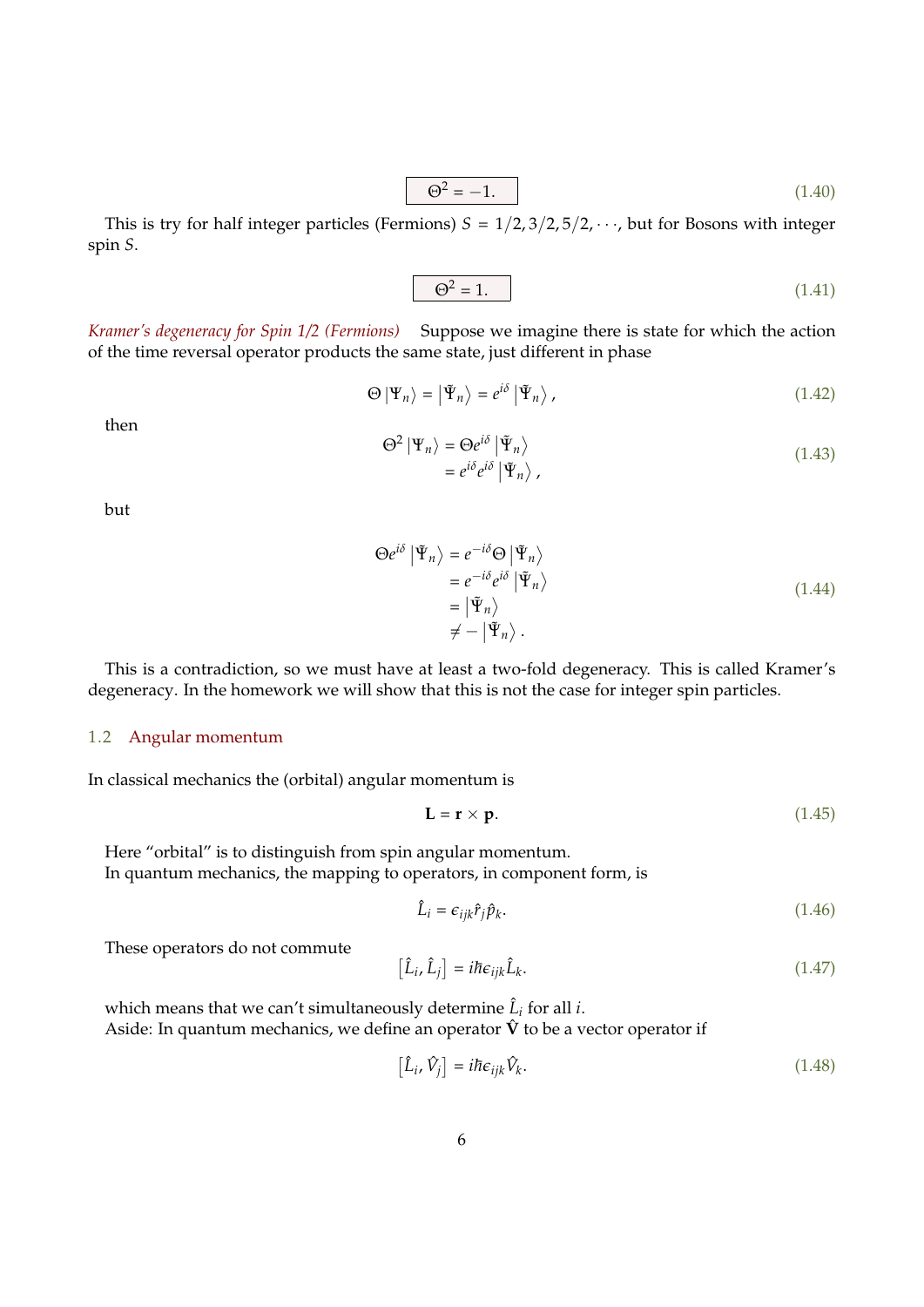The commutator of the squared angular momentum operator with any  $\hat{L}_i$ , say  $\hat{L}_x$  is zero

$$
\begin{aligned}\n\left[\hat{L}_x^2 + \hat{L}_y^2 + \hat{L}_z^2, \hat{L}_x\right] &= \hat{L}_y \hat{L}_y \hat{L}_x - \hat{L}_x \hat{L}_y \hat{L}_y + \hat{L}_z \hat{L}_z \hat{L}_x - \hat{L}_x \hat{L}_z \hat{L}_z \\
&= \hat{L}_y \left(\left[\hat{L}_y, \hat{L}_x\right] + \hat{L}_x \hat{L}_y\right) - \left(\left[\hat{L}_x, \hat{L}_y\right] + \hat{L}_y \hat{L}_x\right) \hat{L}_y \\
&\quad + \hat{L}_z \left(\left[\hat{L}_z, \hat{L}_x\right] + \hat{L}_x \hat{L}_z\right) - \left(\left[\hat{L}_x, \hat{L}_z\right] + \hat{L}_z \hat{L}_x\right) \hat{L}_z \\
&= \hat{L}_y \left[\hat{L}_y, \hat{L}_x\right] - \left[\hat{L}_x, \hat{L}_y\right] \hat{L}_y + \hat{L}_z \left[\hat{L}_z, \hat{L}_x\right] - \left[\hat{L}_x, \hat{L}_z\right] \hat{L}_z \\
&= i\hbar \left(-\hat{L}_y \hat{L}_z - \hat{L}_z \hat{L}_y + \hat{L}_z \hat{L}_y + \hat{L}_y \hat{L}_z\right) \\
&= 0.\n\end{aligned} \tag{1.49}
$$

Suppose we have a state  $|\Psi\rangle$  with a well defined  $\hat{L}_z$  eigenvalue and well defined  $\hat{\bf L^2}$  eigenvalue, written as

$$
|\Psi\rangle = |a,b\rangle, \qquad (1.50)
$$

where the label *a* is used for the eigenvalue of  $\hat{L}^2$  and *b* labels the eigenvalue of  $\hat{L}_z$ . Then

$$
\hat{\mathbf{L}}^2 |a, b\rangle = \hbar^2 a |a, b\rangle
$$
  

$$
\hat{\mathbf{L}}_z |a, b\rangle = \hbar b |a, b\rangle.
$$
 (1.51)

Things aren't so nice when we act with other angular momentum operators, producing a scrambled mess

$$
\hat{L}_x |a, b\rangle = \sum_{a',b'} \mathcal{A}_{a,b,a',b'}^x |a',b'\rangle
$$
\n
$$
\hat{L}_y |a, b\rangle = \sum_{a',b'} \mathcal{A}_{a,b,a',b'}^y |a',b'\rangle
$$
\n(1.52)

With this representation, we have

$$
\hat{L}_x \hat{\mathbf{L}}^2 |a, b\rangle = \hat{L}_x \hbar^2 a \sum_{a', b'} \mathcal{A}_{a, b, a', b'}^x |a', b'\rangle.
$$
 (1.53)

$$
\hat{\mathbf{L}}^2 \hat{L}_x |a, b\rangle = \hbar^2 \sum_{a', b'} a' \mathcal{A}_{a, b, a', b'}^x |a', b'\rangle.
$$
 (1.54)

Since  $\hat{\mathbf{L}}^2$ *,*  $\hat{L}_x$  commute, we must have

$$
\mathcal{A}_{a,b,a',b'}^{x} = \delta_{a,a'} \mathcal{A}_{a';b,b'}^{x}
$$
\n(1.55)

and similarly

$$
\mathcal{A}_{a,b,a',b'}^y = \delta_{a,a'} \mathcal{A}_{a',b,b'}^y. \tag{1.56}
$$

Simplifying things we can write the action of  $\hat{L}_x$ ,  $\hat{L}_y$  on the state as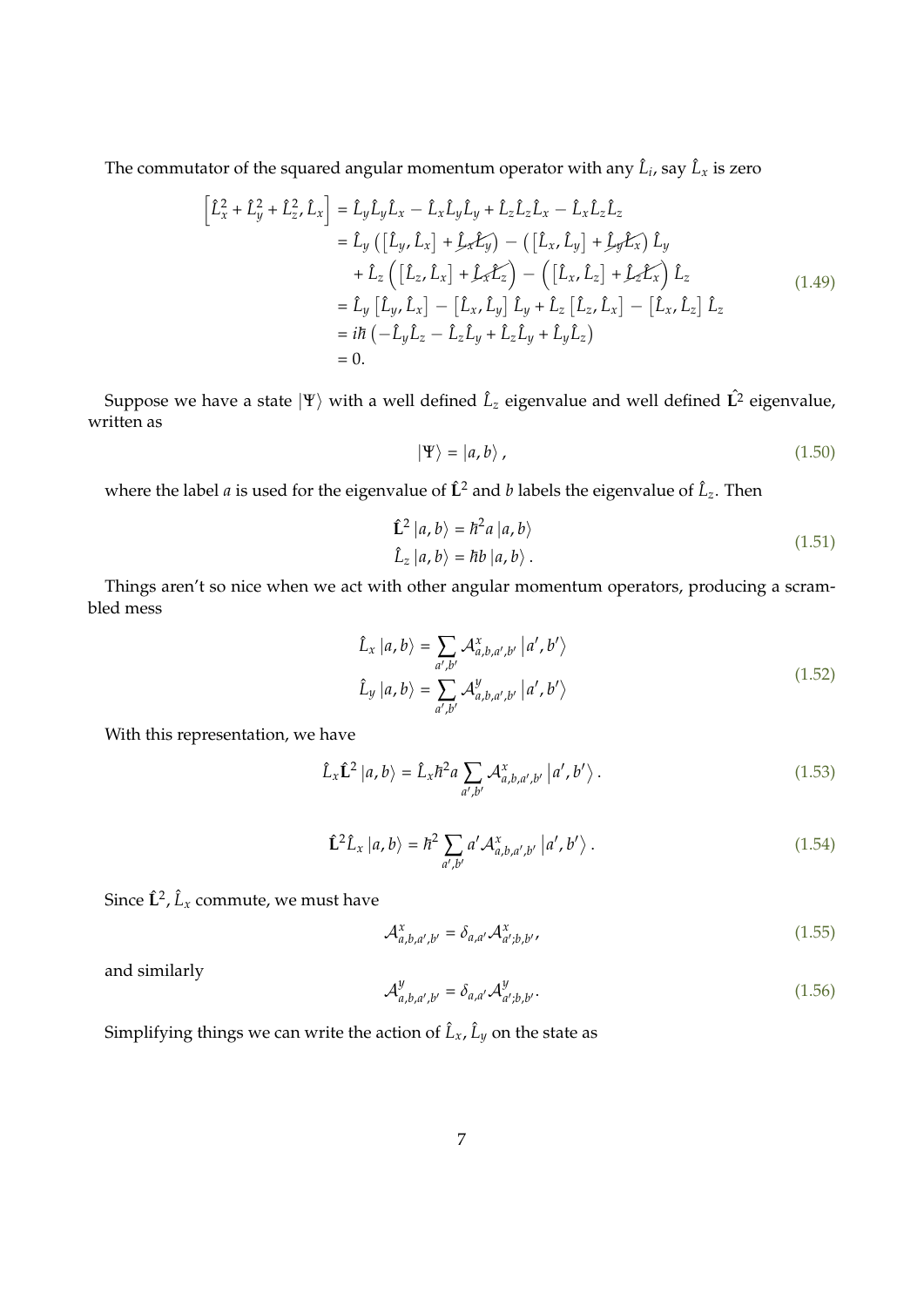$$
\hat{L}_x |a, b\rangle = \sum_{b'} \mathcal{A}_{a;b,b'}^x |a, b'\rangle
$$
\n
$$
\hat{L}_y |a, b\rangle = \sum_{b'} \mathcal{A}_{a;b,b'}^y |a, b'\rangle
$$
\n(1.57)

Let's define

$$
\hat{L}_{+} \equiv \hat{L}_{x} + i\hat{L}_{y}
$$
\n
$$
\hat{L}_{-} \equiv \hat{L}_{x} - i\hat{L}_{y}
$$
\n(1.58)

Because these are sums of  $\hat{L}_x$ ,  $\hat{L}_y$  they must also commute with  $\hat{L}^2$ 

$$
\left[\hat{\mathbf{L}}^2, \hat{L}_{\pm}\right] = 0. \tag{1.59}
$$

The commutators with  $\hat{L}_z$  are non-zero

$$
[\hat{L}_z, \hat{L}_\pm] = \hat{L}_z (\hat{L}_x \pm i\hat{L}_y) - (\hat{L}_x \pm i\hat{L}_y) \hat{L}_z
$$
  
\n
$$
= [\hat{L}_z, \hat{L}_x] \pm i [\hat{L}_z, \hat{L}_y]
$$
  
\n
$$
= i\hbar (\hat{L}_y \mp i\hat{L}_x)
$$
  
\n
$$
= \hbar (i\hat{L}_y \pm \hat{L}_x)
$$
  
\n
$$
= \pm \hbar (\hat{L}_x \pm i\hat{L}_y)
$$
  
\n
$$
= \pm \hbar \hat{L}_\pm.
$$
 (1.60)

Explicitly, that is

$$
\hat{L}_z \hat{L}_+ - \hat{L}_+ \hat{L}_z = \hbar \hat{L}_+
$$
\n
$$
\hat{L}_z \hat{L}_- - \hat{L}_- \hat{L}_z = -\hbar \hat{L}_-\tag{1.61}
$$

Now we are set to compute actions of these (assumed) raising and lowering operators on the eigenstate of *L*ˆ *<sup>z</sup>*, **L**ˆ <sup>2</sup>

$$
\hat{L}_z \hat{L}_\pm |a, b\rangle = \hbar \hat{L}_\pm |a, b\rangle \pm \hat{L}_\pm \hat{L}_z |a, b\rangle \n= \hbar \hat{L}_\pm |a, b\rangle \pm \hbar b \hat{L}_\pm |a, b\rangle \n= \hbar (b \pm 1) \hat{L}_\pm |a, b\rangle.
$$
\n(1.62)

There must be a proportionality of the form

$$
|\hat{L}_{\pm}\rangle \propto |a, b \pm 1\rangle, \qquad (1.63)
$$

The products of the raising and lowering operators are

$$
\hat{L}_{-}\hat{L}_{+} = (\hat{L}_{x} - i\hat{L}_{y}) (\hat{L}_{x} + i\hat{L}_{y}) \n= \hat{L}_{x}^{2} + \hat{L}_{y}^{2} + i\hat{L}_{x}\hat{L}_{y} - i\hat{L}_{y}\hat{L}_{x} \n= (\hat{L}^{2} - \hat{L}_{z}^{2}) + i [\hat{L}_{x}, \hat{L}_{y}] \n= \hat{L}^{2} - \hat{L}_{z}^{2} - h\hat{L}_{z},
$$
\n(1.64)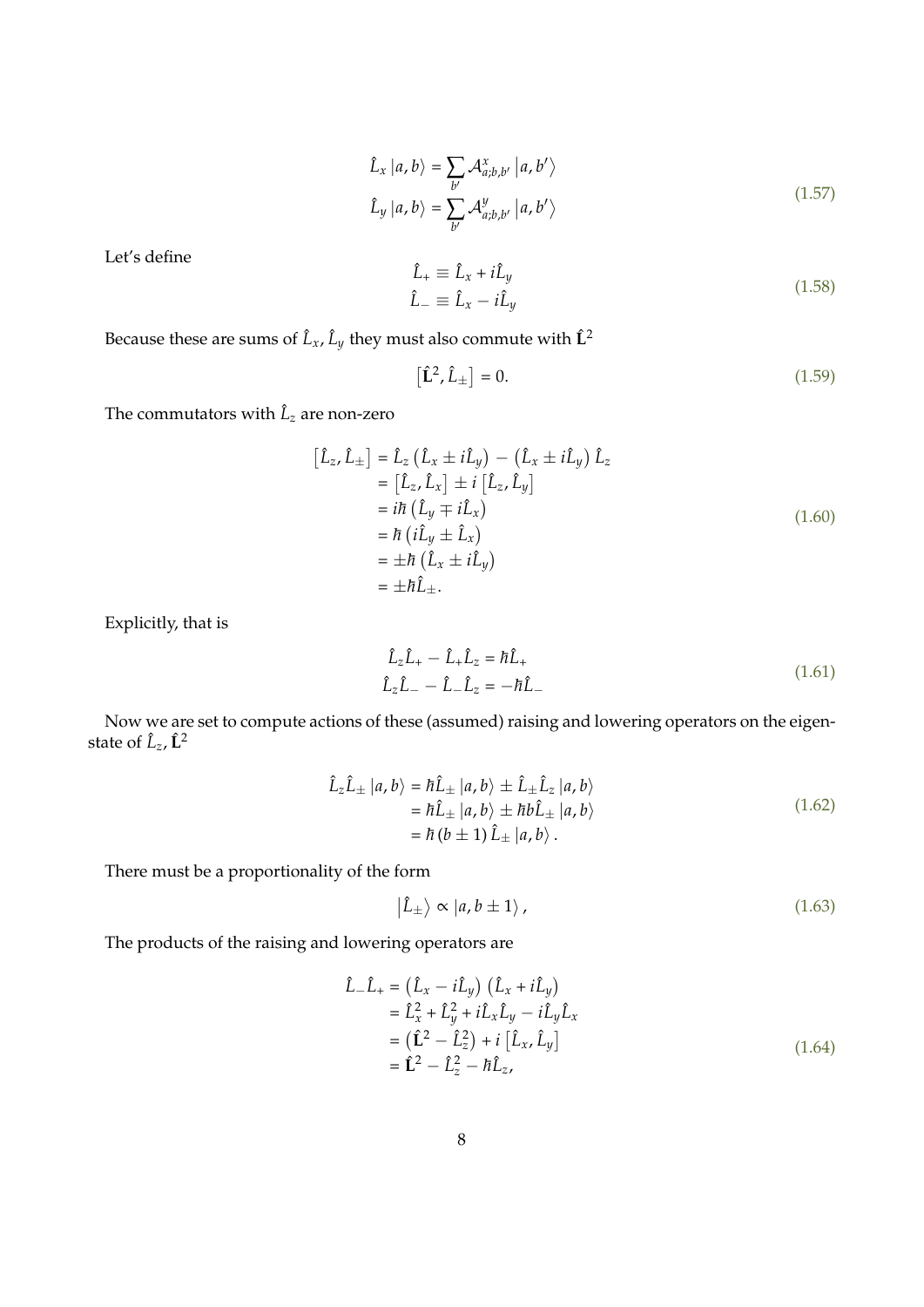and

$$
\hat{L}_{+}\hat{L}_{-} = (\hat{L}_{x} + i\hat{L}_{y}) (\hat{L}_{x} - i\hat{L}_{y}) \n= \hat{L}_{x}^{2} + \hat{L}_{y}^{2} - i\hat{L}_{x}\hat{L}_{y} + i\hat{L}_{y}\hat{L}_{x} \n= (\hat{L}^{2} - \hat{L}_{z}^{2}) - i [\hat{L}_{x}, \hat{L}_{y}] \n= \hat{L}^{2} - \hat{L}_{z}^{2} + h\hat{L}_{z},
$$
\n(1.65)

So we must have

$$
0 \le \langle a, b | \hat{L} - \hat{L}_+ | a, b \rangle = \langle a, b | (\hat{L}^2 - \hat{L}_z^2 - \hbar \hat{L}_z) | a, b \rangle = \hbar^2 a - \hbar^2 b^2 - \hbar^2 b,
$$
 (1.66)

and

$$
0 \le \langle a, b | \hat{L}_+ \hat{L}_- | a, b \rangle = \langle a, b | (\hat{L}^2 - \hat{L}_z^2 + \hbar \hat{L}_z) | a, b \rangle = \hbar^2 a - \hbar^2 b^2 + \hbar^2 b. \tag{1.67}
$$

This puts constraints on *a*, *b*, roughly of the form

1.

$$
a - b(b + 1) \ge 0 \tag{1.68}
$$

With  $b_{\rm max}>0$ ,  $b_{\rm max}\approx$ √ *a*.

2.

$$
a - b(b - 1) \ge 0 \tag{1.69}
$$

With  $b_{\min} < 0$ ,  $b_{\max} \approx -\sqrt{a}$ .

## **Exercise 1 Angular momentum commutators**

<span id="page-8-0"></span>Using  $\hat{L}_i = \epsilon_{ijk} \hat{r}_j \hat{p}_k$ , show that

$$
\left[\hat{L}_i, \hat{L}_j\right] = i\hbar \epsilon_{ijk} \hat{L}_k \tag{1.70}
$$

### **Answer of exercise [1](#page-8-0)**

Let's start without using abstract index expressions, computing the commutator for  $\hat{L}_1$ ,  $\hat{L}_2$ , which should show the basic steps required

$$
\begin{aligned}\n\left[\hat{L}_1, \hat{L}_2\right] &= \left[\hat{r}_2 \hat{p}_3 - \hat{r}_3 \hat{p}_2, \hat{r}_3 \hat{p}_1 - \hat{r}_1 \hat{p}_3\right] \\
&= \left[\hat{r}_2 \hat{p}_3, \hat{r}_3 \hat{p}_1\right] - \left[\hat{r}_2 \hat{p}_3, \hat{r}_1 \hat{p}_3\right] - \left[\hat{r}_3 \hat{p}_2, \hat{r}_3 \hat{p}_1\right] + \left[\hat{r}_3 \hat{p}_2, \hat{r}_1 \hat{p}_3\right].\n\end{aligned} \tag{1.71}
$$

The first of these commutators is

$$
[\hat{r}_2 \hat{p}_3, \hat{r}_3 \hat{p}_1] = \hat{r}_2 \hat{p}_3 \hat{r}_3 \hat{p}_1 - \hat{r}_3 \hat{p}_1 \hat{r}_2 \hat{p}_3 = \hat{r}_2 \hat{p}_1 [\hat{p}_3, \hat{r}_3] = -i\hbar \hat{r}_2 \hat{p}_1.
$$
 (1.72)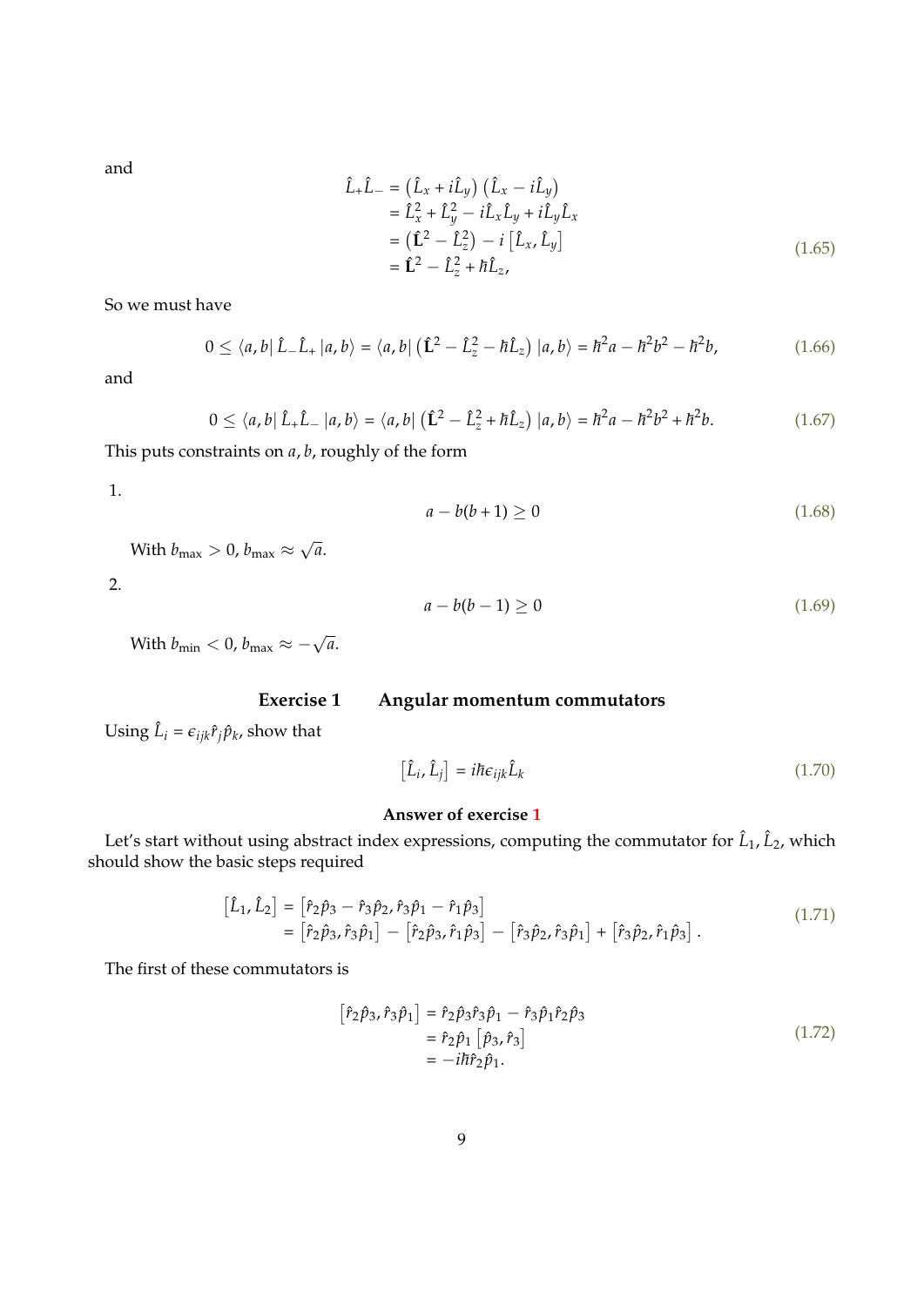We see that any factors in the commutator don't have like indexes (i.e.  $\hat{r}_k$ ,  $\hat{p}_k$ ) on both position and momentum terms, can be pulled out of the commutator. This leaves

$$
\begin{aligned}\n\left[\hat{L}_1, \hat{L}_2\right] &= \hat{r}_2 \hat{p}_1 \left[\hat{p}_3, \hat{r}_3\right] - \left[\hat{r}_2 \hat{p}_3, \hat{r}_1 \overline{p}_3\right] - \left[\hat{r}_3 \hat{p}_2, \hat{r}_3 \overline{p}_1\right] + \hat{r}_1 \hat{p}_2 \left[\hat{r}_3, \hat{p}_3\right] \\
&= i\hbar \left(\hat{r}_1 \hat{p}_2 - \hat{r}_2 \hat{p}_1\right) \\
&= i\hbar \hat{L}_3.\n\end{aligned}
$$
\n(1.73)

With cyclic permutation this is really enough to consider eq. [\(1.70\)](#page-8-0) proven. However, can we do this in the general case with the abstract index expression? The quantity to simplify looks forbidding

$$
\left[\hat{L}_i, \hat{L}_j\right] = \epsilon_{iab}\epsilon_{jst} \left[\hat{r}_a \hat{p}_b, \hat{r}_s \hat{p}_t\right]
$$
\n(1.74)

Because there are no repeated indexes, this doesn't submit to any of the normal reduction identities. Note however, since we only care about the  $i \neq j$  case, that one of the indexes  $a$ ,  $b$  must be  $j$  for this quantity to be non-zero. Therefore (for  $i \neq j$ )

$$
\begin{aligned}\n[\hat{L}_{i}, \hat{L}_{j}] &= \epsilon_{ijb}\epsilon_{jst} [\hat{r}_{j}\hat{p}_{b}, \hat{r}_{s}\hat{p}_{t}] + \epsilon_{iaj}\epsilon_{jst} [\hat{r}_{a}\hat{p}_{j}, \hat{r}_{s}\hat{p}_{t}] \\
&= \epsilon_{ijb}\epsilon_{jst} ([\hat{r}_{j}\hat{p}_{b}, \hat{r}_{s}\hat{p}_{t}] - [\hat{r}_{b}\hat{p}_{j}, \hat{r}_{s}\hat{p}_{t}]) \\
&= -\delta_{[ib]}^{st} [\hat{r}_{j}\hat{p}_{b} - \hat{r}_{b}\hat{p}_{j}, \hat{r}_{s}\hat{p}_{t}] \\
&= [\hat{r}_{j}\hat{p}_{b} - \hat{r}_{b}\hat{p}_{j}, \hat{r}_{b}\hat{p}_{i} - \hat{r}_{i}\hat{p}_{b}] \\
&= [\hat{r}_{j}\hat{p}_{b}, \hat{r}_{b}\hat{p}_{i}] - [\hat{r}_{j}\hat{p}_{b}, \hat{r}_{i}\hat{p}_{b}] - [\hat{r}_{b}\hat{p}_{j}, \hat{r}_{b}\hat{p}_{i}] + [\hat{r}_{b}\hat{p}_{j}, \hat{r}_{i}\hat{p}_{b}] \\
&= \hat{r}_{j}\hat{p}_{i} [\hat{p}_{b}, \hat{r}_{b}] + \hat{r}_{i}\hat{p}_{j} [\hat{r}_{b}, \hat{p}_{b}] \\
&= i\hbar (\hat{r}_{i}\hat{p}_{j} - \hat{r}_{j}\hat{p}_{i}) \\
&= i\hbar \epsilon_{ijk}\hat{r}_{i}\hat{p}_{j}.\n\end{aligned} \tag{1.75}
$$